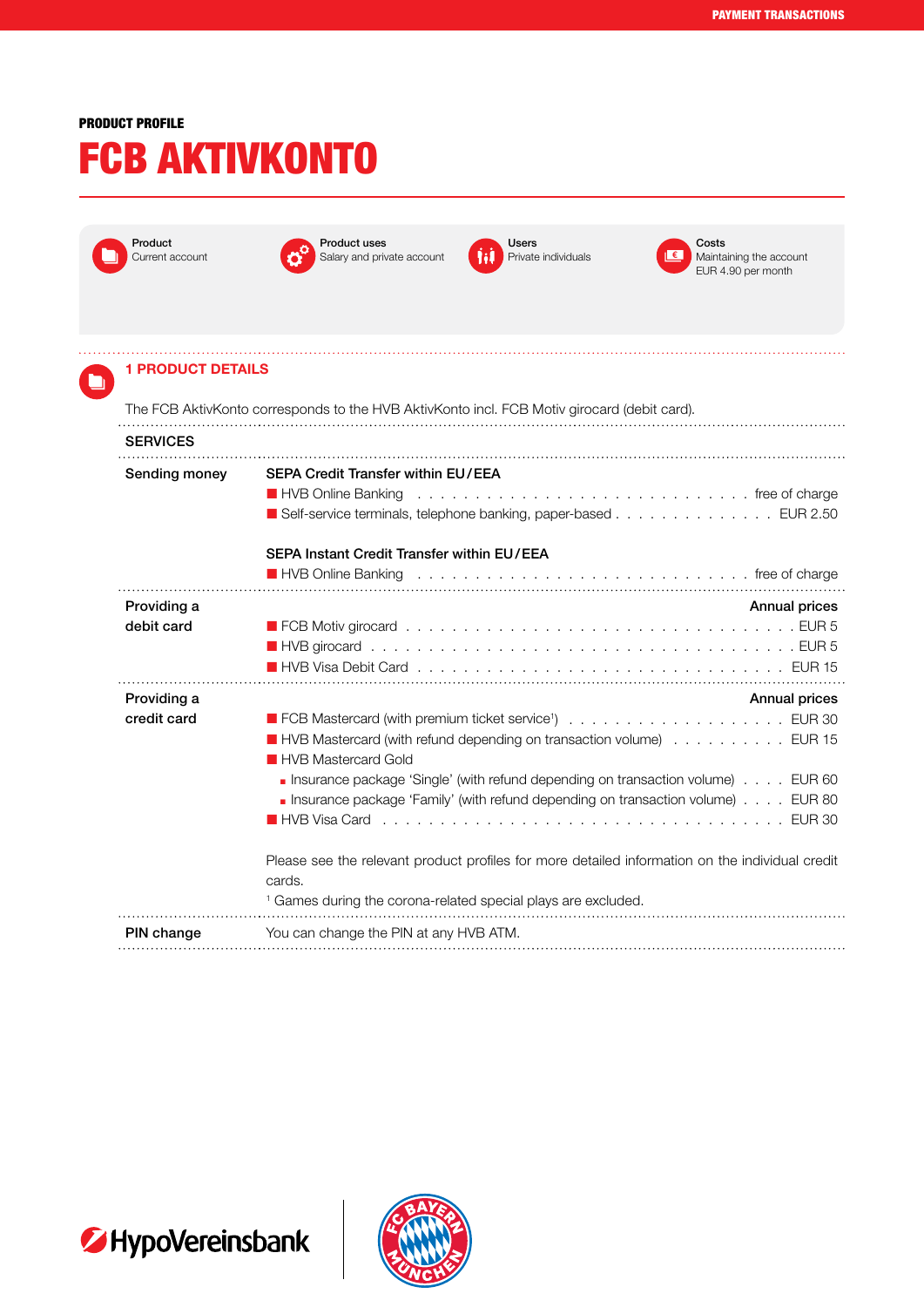| Cash withdrawals<br>at cash machines<br>using a debit card | With your HVB girocard (debit card) you can withdraw cash:<br>At HypoVereinsbank and other Cash Group banks (Commerzbank, Deutsche Bank and Post-<br>bank as well as their subsidiary banks in Germany), at Shell petrol stations in Germany and at all<br>banks forming part of the UniCredit Group in<br>13 other countries<br>At cash machines abroad 1% of the transaction amount, at least EUR 4.75<br>With your HVB Visa Debit Card you can withdraw cash:<br>At HypoVereinsbank and at all banks forming part of the UniCredit Group in<br>13 other countries<br>At cash machines abroad $\ldots \ldots \ldots \ldots \ldots \ldots \ldots \ldots \ldots \ldots \ldots \ldots \in \text{UR } 2.50$<br>Third-party banks or cash machine operators may charge their own fees for cash withdrawals<br>and foreign currency transactions, which are to be borne by the card holder. They are required to<br>inform you of their fees at the cash machine. |
|------------------------------------------------------------|---------------------------------------------------------------------------------------------------------------------------------------------------------------------------------------------------------------------------------------------------------------------------------------------------------------------------------------------------------------------------------------------------------------------------------------------------------------------------------------------------------------------------------------------------------------------------------------------------------------------------------------------------------------------------------------------------------------------------------------------------------------------------------------------------------------------------------------------------------------------------------------------------------------------------------------------------------------|
| Cash withdrawals<br>at ATMs with credit<br>card            | At third-party ATMs around the world:<br>With HVB Mastercard, HVB Mastercard Gold or FCB Mastercard EUR 2.50<br>With HVB Visa Card 2% of transaction amount, and a minimum of EUR 5                                                                                                                                                                                                                                                                                                                                                                                                                                                                                                                                                                                                                                                                                                                                                                           |
|                                                            | Arranged overdraft HVB overdraft facility<br>Usually three times your net monthly salary<br>Interest rate for an authorised overdraft facility and/or tolerated overdraft<br>(overdrawn account): please refer to the current list of prices and services                                                                                                                                                                                                                                                                                                                                                                                                                                                                                                                                                                                                                                                                                                     |
|                                                            | Changing accounts Free account-changing service<br>Online account-changing service via hvb.de/kontowechsel<br>Statutory account-changing support in accordance with the (German) Payment Accounts Act                                                                                                                                                                                                                                                                                                                                                                                                                                                                                                                                                                                                                                                                                                                                                         |
| Modes of access                                            | HVB Online Banking (hvb.de)<br>HVB Mobile Banking<br>Self-service terminals<br>HypoVereinsbank branches<br>HVB Telefonbanking, call +49 (0)89 55877-1000                                                                                                                                                                                                                                                                                                                                                                                                                                                                                                                                                                                                                                                                                                                                                                                                      |
| Account<br>information                                     | <b>Free provision of account statements</b><br>Online account statements (automatic or manual download, archiving, printing)<br>• Statement printer<br>■ Summary statement on request, cost per statement plus postage EUR 0.18                                                                                                                                                                                                                                                                                                                                                                                                                                                                                                                                                                                                                                                                                                                               |
| <b>Text alerts</b>                                         | Texts may be selected on an individual basis<br>Transactions using a credit card or the HVB Visa Debit Card<br>Account services (checking account balance, incoming payments, debit transactions,<br>account balance notification for above or below customer-defined account balances,<br>account statement reminders)<br>Select and change at any time, either online (HVB Online Banking) or through your<br>relationship manager                                                                                                                                                                                                                                                                                                                                                                                                                                                                                                                          |
| <b>ADDITIONAL</b><br><b>SERVICES</b>                       | Services that are not an essential element of the current account agreement and are subject to<br>change or withdrawal by the Bank at any time without notice:                                                                                                                                                                                                                                                                                                                                                                                                                                                                                                                                                                                                                                                                                                                                                                                                |